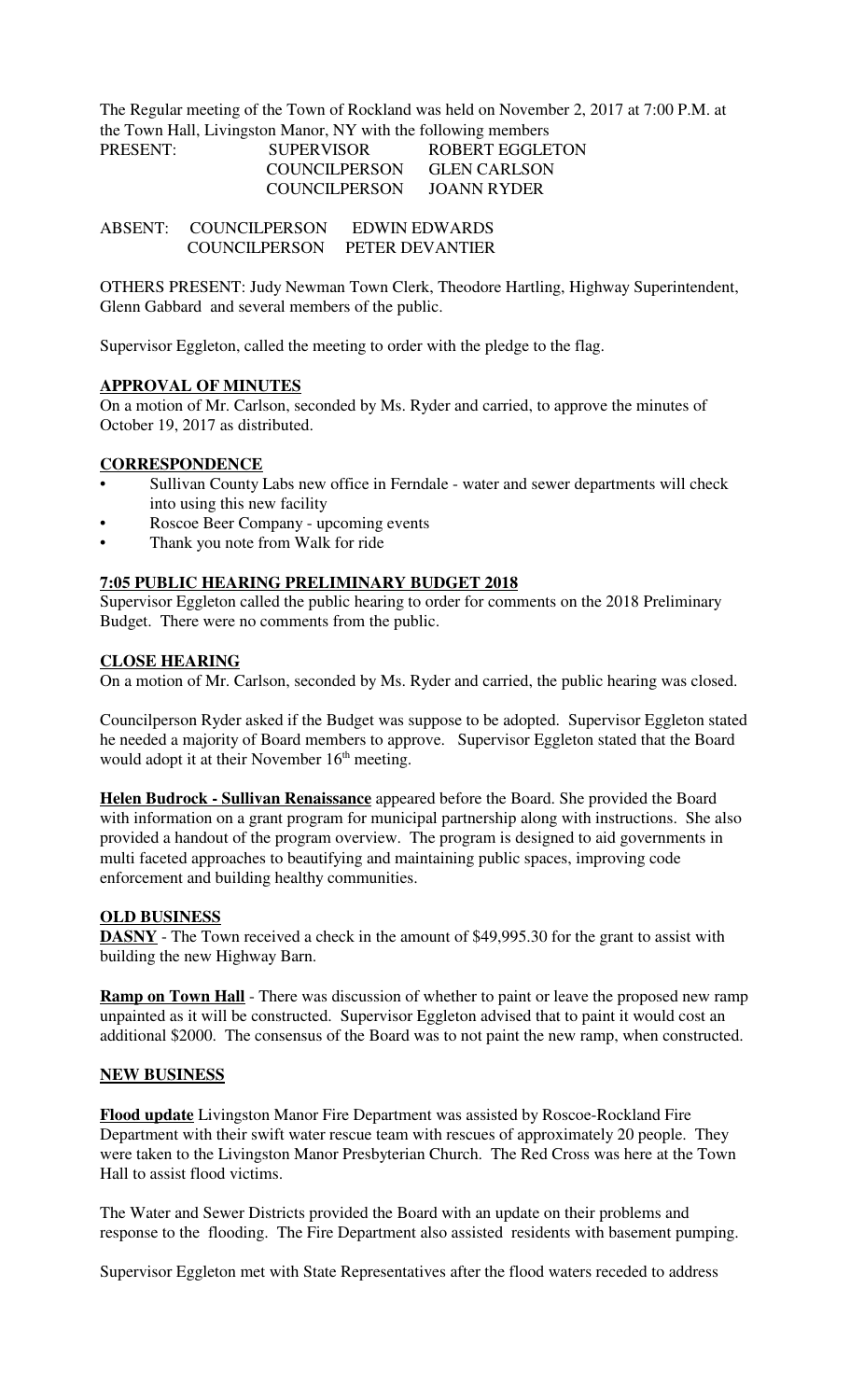# *REGULAR MEETING, TOWN OF ROCKLAND, NOVEMBER 2, 2017*

flood mitigation projects which will cost approximately \$8 million. The County Transfer station scheduled later hours (until 5 P.M on Thursday) to allow flood victims to dump flood debris at no cost.

### **RESOLUTION - REASSESSMENT LIV. MANOR SEWER DISTRICTS**

On a motion of Ms. Ryder, seconded by Mr. Carlson, the following resolution was ADOPTED - VOTE - AYES 3, NAYS 0

WHEREAS, the Clerk of Sewer Rents for *Livingston Manor Sewer District* has presented the list of unpaid sewer rents in the amount of \$35,584.57 for collection upon the 2018 Town of Rockland Tax Roll.

 Be it further RESOLVED, that the Town Clerk of the Town of Rockland be and she is hereby authorized to submit for action by the Sullivan County Legislators said unpaid water rents and penalties to be levied upon the 2018 Town of Rockland Tax Roll.

 Be it further RESOLVED, that the attached list of unpaid charges in the foregoing amounts be and constitute a part of this resolution. Adopted by unanimous vote.

### **RESOLUTION - REASSESSMENT OF ROSCOE ROCKLAND WATER DISTRICTS**

On a motion of Mr. Carlson, seconded by Mr. Ryder, the following resolution was ADOPTED - VOTE - AYES 3, NAYS 0 -

WHEREAS, the Clerk of Water Rents for the *Roscoe-Rockland Water District* has presented the list of unpaid water rents in the amount of \$26,509.57 for collection upon the 2018 Town of Rockland Tax Roll.

 Be it further RESOLVED, that the Town Clerk of the Town of Rockland be and she is hereby authorized to submit for action by the Sullivan County Legislators said unpaid water rents and penalties to be levied upon the 2018 Town of Rockland Tax Roll.

 Be it further RESOLVED, that the attached list of unpaid charges in the foregoing amounts be and constitute a part of this resolution. Adopted by unanimous vote.

### **RESOLUTION - REASSESSMENT OF LIV. MANOR WATER DISTRICTS**

On a motion of Ms. Ryder, seconded by Mr. Carlson, the following resolution was ADOPTED - VOTE - AYES 3, NAYS 0

WHEREAS, the Clerk of Water Rents for the *Livingston Manor Water District* has presented the list of unpaid water rents in the amount of \$30,687.19 for collection upon the 2018 Town of Rockland Tax Roll.

 Be it further RESOLVED, that the Town Clerk of the Town of Rockland be and she is hereby authorized to submit for action by the Sullivan County Legislators said unpaid water rents and penalties to be levied upon the 2018 Town of Rockland Tax Roll.

 Be it further RESOLVED, that the attached list of unpaid charges in the foregoing amounts be and constitute a part of this resolution. Adopted by unanimous vote.

### **RESOLUTION - REASSESSMENT ROSCOE SEWER DISTRICTS**

On a motion of Ms. Ryder, seconded by Mr. Carlson, the following resolution was ADOPTED - VOTE - AYES 3, NAYS 0

WHEREAS, the Clerk of Sewer Rents for the *Roscoe Sewer District* has presented the list of unpaid sewer rents in the amount of \$22,904.99 for collection upon the 2018 Town of Rockland Tax Roll.

 Be it further RESOLVED, that the Town Clerk of the Town of Rockland be and she is hereby authorized to submit for action by the Sullivan County Legislators said unpaid water rents and penalties to be levied upon the 2018 Town of Rockland Tax Roll.

 Be it further RESOLVED, that the attached list of unpaid charges in the foregoing amounts be and constitute a part of this resolution. Adopted by unanimous vote.

BY RESOLUTION OF THE TOWN BOARD OF THE TOWN OF ROCKLAND DATED NOVEMBER 2, 2017, THE FOLLOWING PARCEL IS TO BE RE LEVIED FOR THE TOWN OF ROCKLAND UNSAFE BUILDING LAW ABATEMENT OF PUBLIC NUISANCE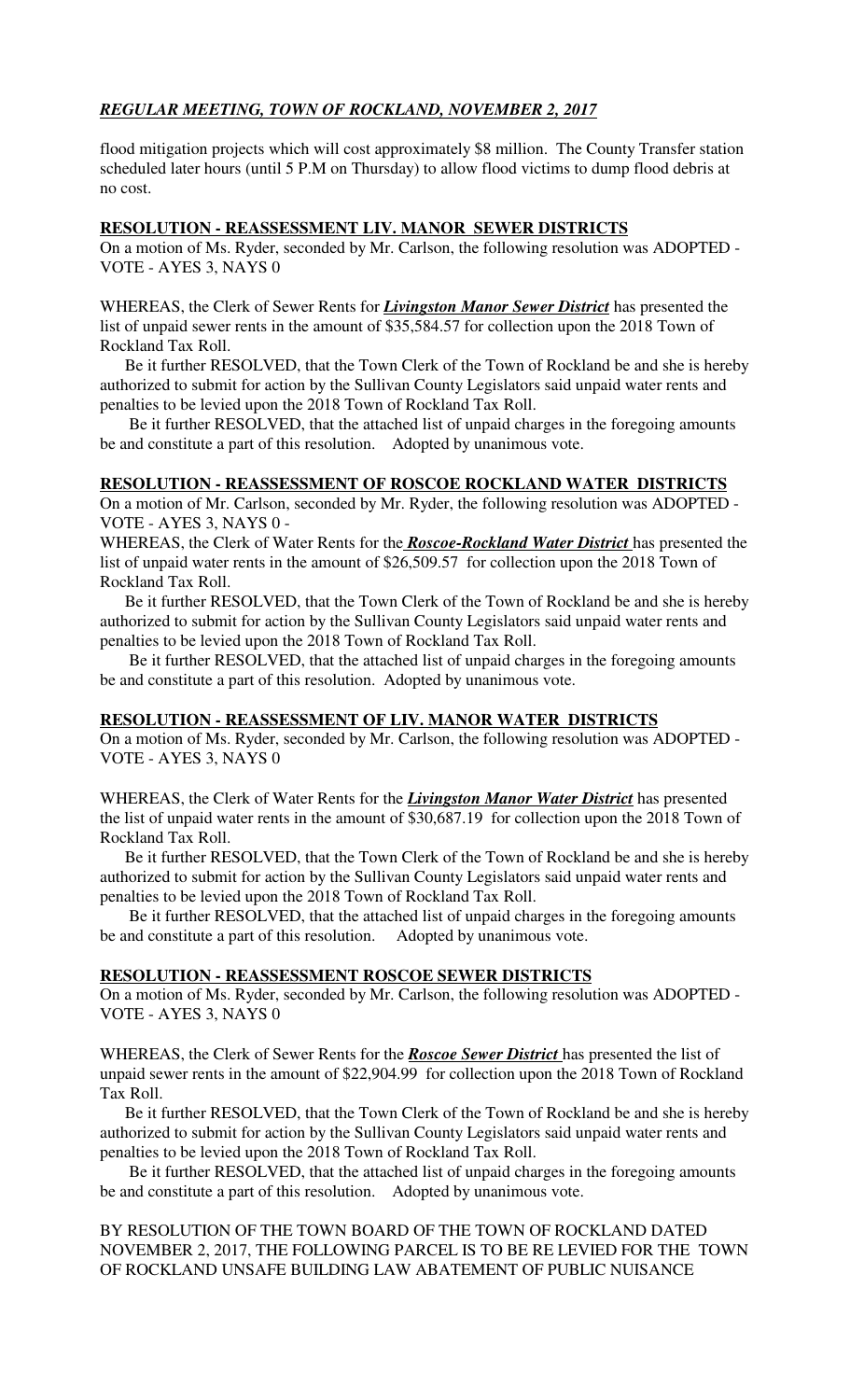# *REGULAR MEETING, TOWN OF ROCKLAND, NOVEMBER 2, 2017*

OR DANGEROUS BUILDING AS APPROVED BY THE TOWN BOARD DURING THE FISCAL YEAR 2017. A motion was made by Mr. Carlson, seconded by Ms. Ryder and unanimously carried to adopt said resolution.

| <i>SECTION/LOT &amp;</i> | OWNER'S               | <b>AMOUNT OF</b> |
|--------------------------|-----------------------|------------------|
| <b>BLOCK NUMBERS</b>     | <i>NAME</i>           | <b>RE LEVY</b>   |
| $36 - 2 - 1$             | Anthony S. Halsey     | \$163.50         |
| $23 - 1 - 5$             | Willam McMichael      | 163.50           |
| $34,-6-2$                | Marek Domarecki       | 136.25           |
| $51 - 1 - 1$             | <b>Steven DeSisto</b> | 174.40           |
|                          |                       |                  |

## *TOTAL RE LEVY AMOUNT* \$ 637.65

### **Town Clerk's monthly report** was presented.

### **DEPARTMENT HEADS**

## **DEPARTMENT HEADS**

**Ted Hartling, Highway Superintendent** advised that the new plow truck will be delivered tomorrow (Nov. 3, 2017). The new employee hired was named by Ted to be Nick Myers.

**Glenn Gabbard, Code Enforcement Officer** reported on a violation in the junk yard section of the ordinances. There was an agreement at the Planning Board meeting that Glenn can prosecute the property owner with said violation.

### **APPROVAL OF BILLS**

On a motion of Mr. Carlson, seconded by Ms. Ryder, the following resolution was ADOPTED - VOTE - AYES 4, NAYS 0 - RESOLVED - to approve the bills on the abstract #21 in the following amounts:

| General Fund                 | 368 to 379 | \$28,927.60 |
|------------------------------|------------|-------------|
| Highway                      | 317 to 339 | 13,369.02   |
| Liv. Manor Sewer             | 157 to 160 | 854.98      |
| <b>Roscoe Rockland Water</b> | 137 to 143 | 2,185.56    |
| Liv Manor Water              | 143 to 150 | 2,330.48    |
| Roscoe Sewer                 | 137 to 143 | 2,614.63    |
| Roscoe Rockland Light        | 39 to 40   | 186.98      |
|                              |            |             |

### **PUBLIC COMMENT**

Councilperson Ryder asked if the check was held for mowing the Orchard Street Cemetery due to flags being mowed over. Supervisor Eggleton advised that he went up there and walked the cemetery and found things to be in order, thereby the check was mailed.

Sheila Shultz, a Livingston Manor resident asked when the bridge on Old Morston Road would be opened. Ted advised that the bridge is owned by the County and the initial time frame for the bridge to be closed was 90 days.

Councilperson Carlson ask about the proposed cat law. No action taken.

### **EXECUTIVE SESSION**

On a motion of Mr. Carlson, seconded by Ms. Rydee; the following resolution was ADOPTED - VOTE - AYES 3 NAYS 0

RESOLVED that this Board move into an executive session to discuss proposed litigation issues. Time: 7:50 P.M.

## **CLOSE EXECUTIVE SESSION**

On a motion of Ms. Ryder, seconded by Mr. Carlson; the following resolution was ADOPTED - VOTE - AYES 3 NAYS 0